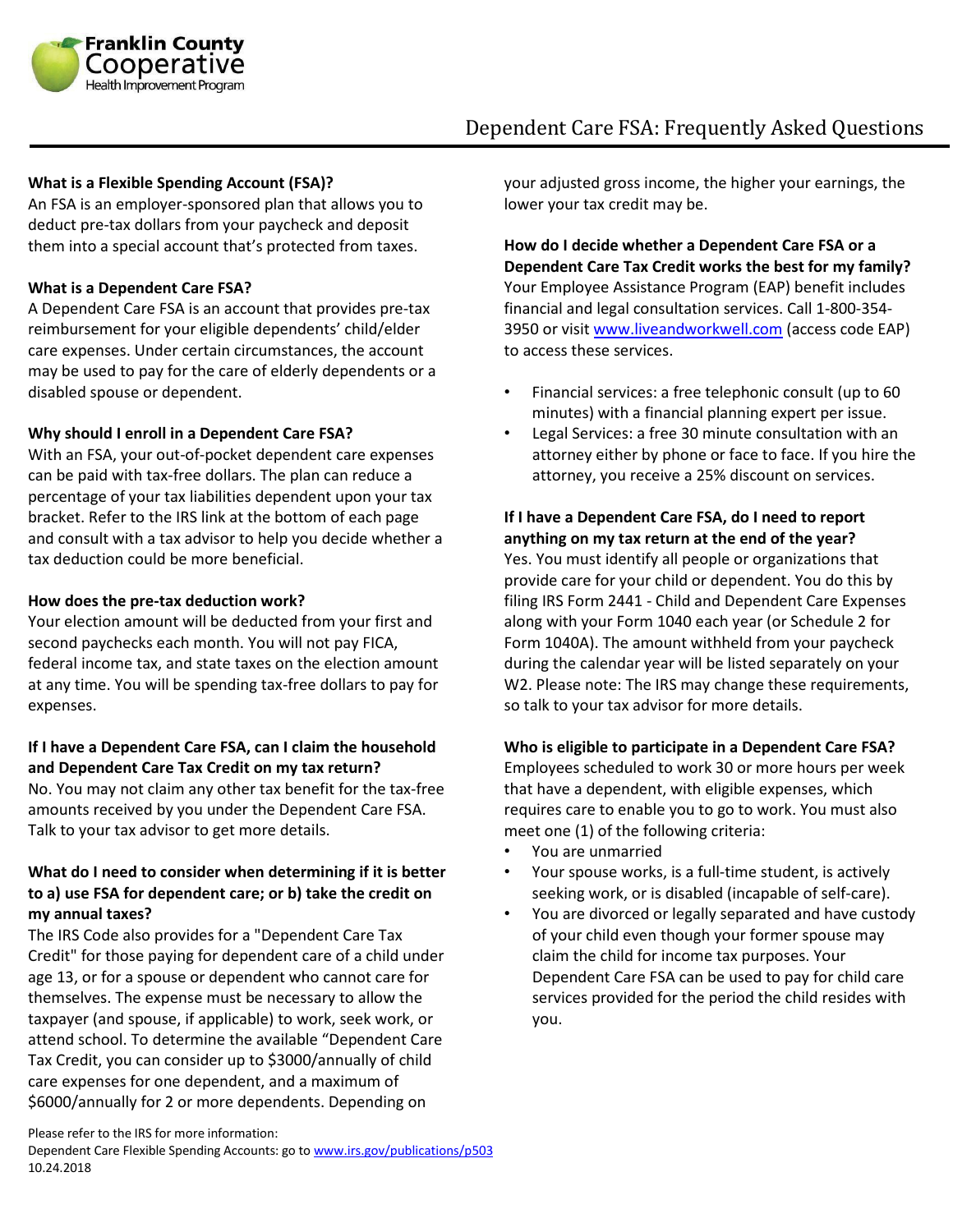

# Dependent Care FSA: Frequently Asked Questions

#### **How do I enroll in a Dependent Care FSA?**

You may enroll in the Dependent Care Flexible Spending Account each year during Open Enrollment. Certain Qualifying Life Events also provide the opportunity to make changes to your plan. Your change must be consistent with the Qualifying Life Event. To enroll or make changes to your plan login to the benefit enrollment site at [https://fccbenefits.com.](https://fccbenefits.com/) The Company Key is fcc (all lowercase).

## **What are examples of Qualifying Life Events that allow me to make changes to my election amount?**

- A change in legal marital status
- A change in the number of your dependents
- A change in employment status of you, your spouse, or dependent
- An event causing your dependent to satisfy or cease to satisfy an eligibility requirement for benefits
- A major increase or decrease in the amount you pay an independent, third-party provider which significantly increases or decreases the cost of care.
- A change in dependent care providers.

## **How do I decide how much money to put into the Dependent Care FSA?**

IRS regulations limit the annual contribution to \$5,000 per household per calendar year. This applies if you are married and filing a joint return, or if you are single and the custodial parent of the child filing head of household. Or \$2,500 if you are married filing separately. The deduction will be split between the first and second pays of the month.

#### **When can I start using my Dependent Care FSA funds?**

You will only have access to the funds that have already been deducted from your paycheck.

#### **How quickly are my pre-tax dollars available after the payroll deduction?**

Once the employer's payroll file is loaded into the system, the dollars will be available for reimbursement the same day.

#### **What dependent care expenses are eligible for reimbursement?**

Eligible dependent care expenses may include services provided either inside or outside your home by anyone other than your spouse or a person you list as a dependent for income tax purposes or one of your children under the age of 19. Services may be provided at a child or adult care center, nursery, pre-school, before or after-school, or summer day camp.

#### **When is an expense considered incurred?**

This is when the service is actually provided, not when you are billed or pay for services.

## **What dependent care expenses are not eligible for reimbursement?**

The following are expenses not eligible for reimbursement: care for a child age 13 or older, overnight camp, babysitting that is not work-related, music/dance/swim lessons, tuition for kindergarten and higher grades, and long-term care services. Services that are paid to an eligible dependent for babysitting services are also not eligible. All submitted expenses are reviewed for eligibility through our vendor according to applicable Internal Revenue Code Sections.

## **I pay my neighbor to watch my 13-year-old after school. Is this an eligible expense?**

No. To be an eligible expense, the care must be provided to a qualifying individual. A child age 13 or older isn't a qualifying individual.

## **My 16-year-old daughter cares for my 8-year-old son after school. If I pay my daughter, can I be reimbursed for the expense?**

No. You may not be reimbursed for paying an older sibling that you (or your spouse) can claim a personal tax exemption as a dependent. Nor can you be reimbursed for payments made to your child who is younger than age 19 at the end of the plan year.